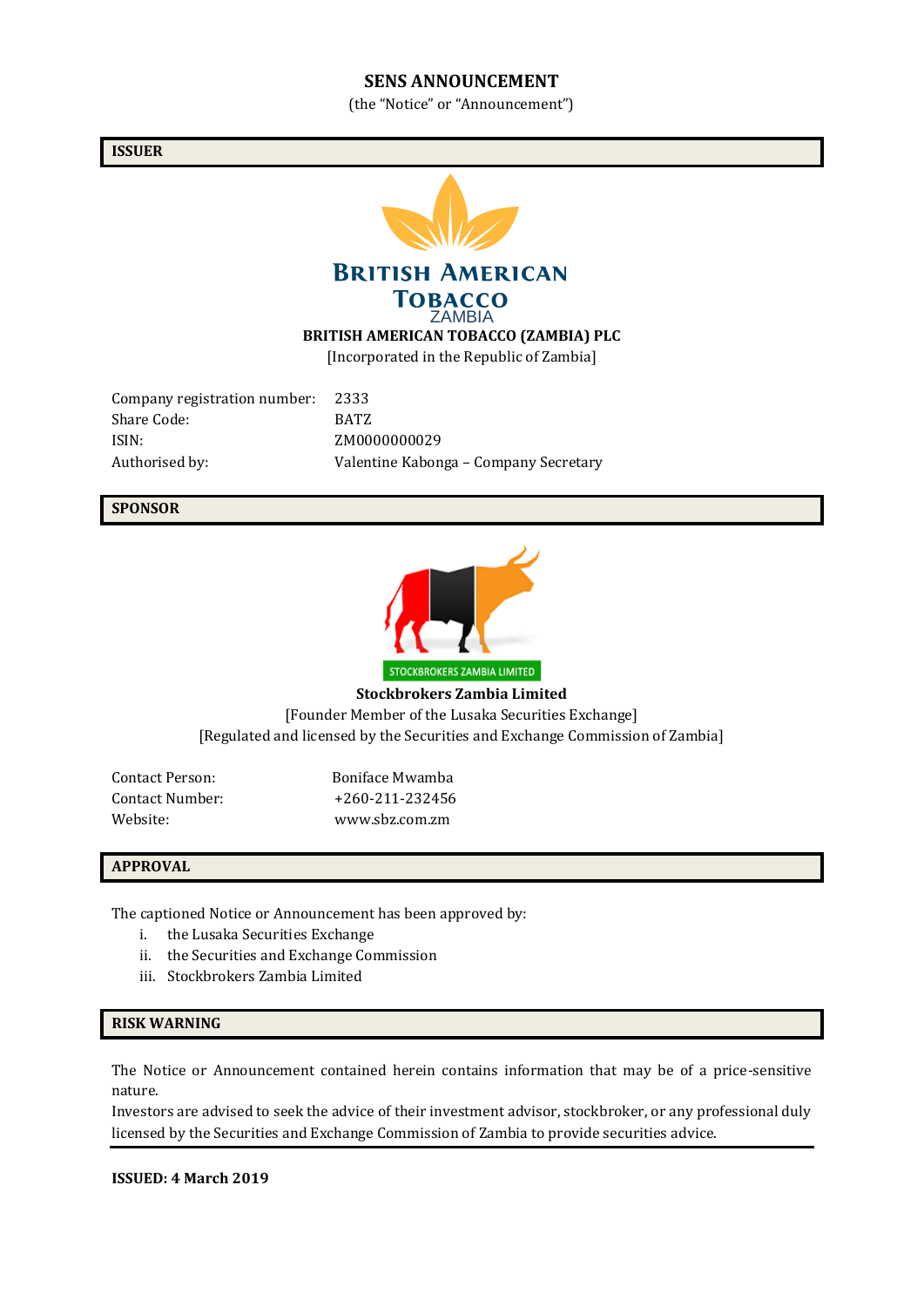

# **ABRIDGED UNAUDITED FINANCIAL RESULTS**

## **For the Year ended 31 December 2018**

[Incorporated in the Republic of Zambia] Company registration number: 119630002333 Share Code: BATZ ISIN: ZM0000000029

The Directors of British American Tobacco (Zambia) Plc present the abridged unaudited financial results for the year ended 31 December 2018.

| THE DITECTORS OF DITIISH AMERICAN TODACCO (ZAMDIA) FIC PRESENT THE ADITUREU<br>unaudited financial results for the year ended 31 December 2018. |                   |           |           |  |  |
|-------------------------------------------------------------------------------------------------------------------------------------------------|-------------------|-----------|-----------|--|--|
| <b>KEY FINANCIALS</b>                                                                                                                           | 2018              | 2017      | Change    |  |  |
|                                                                                                                                                 | ZMW '000 ZMW '000 |           |           |  |  |
| Turnover                                                                                                                                        | 165,206           | 123,291   | 34.0%     |  |  |
| Operating (loss)/profit                                                                                                                         | 16,637            | (9,360)   | 277.7%    |  |  |
| Loss before taxation                                                                                                                            | (16, 586)         | (11,058)  | $-50.0%$  |  |  |
| Income tax expense                                                                                                                              | 483               | (3,049)   | 115.8%    |  |  |
| Loss attributable to shareholders                                                                                                               | (16, 103)         | (14, 107) | $-14.1%$  |  |  |
| Attributable to owners of the parent                                                                                                            | (16, 103)         | (14, 107) | $-14.1%$  |  |  |
| Basic and diluted earnings per share (Kwacha)                                                                                                   | (0.08)            | (0.07)    | $-6.2%$   |  |  |
| Dividends per ordinary share (Kwacha)<br>Interim paid<br>Final proposed                                                                         |                   |           |           |  |  |
| <b>Movement in Equity</b>                                                                                                                       |                   |           |           |  |  |
| Equity at the start of the year                                                                                                                 | (3, 179)          | 15,542    | $-120.5%$ |  |  |
| (Loss)/Profit for the year attributable to shareholders                                                                                         | (16, 103)         | (14, 107) | $-14.1%$  |  |  |
| Final dividend 2016                                                                                                                             |                   | (10,623)  | $-100.0%$ |  |  |
| Other comphrensive income for the year                                                                                                          | (900)             | 6,009     | $-115.0%$ |  |  |
| Equity at the end of the year                                                                                                                   | (20, 182)         | (3, 179)  | -534.9%   |  |  |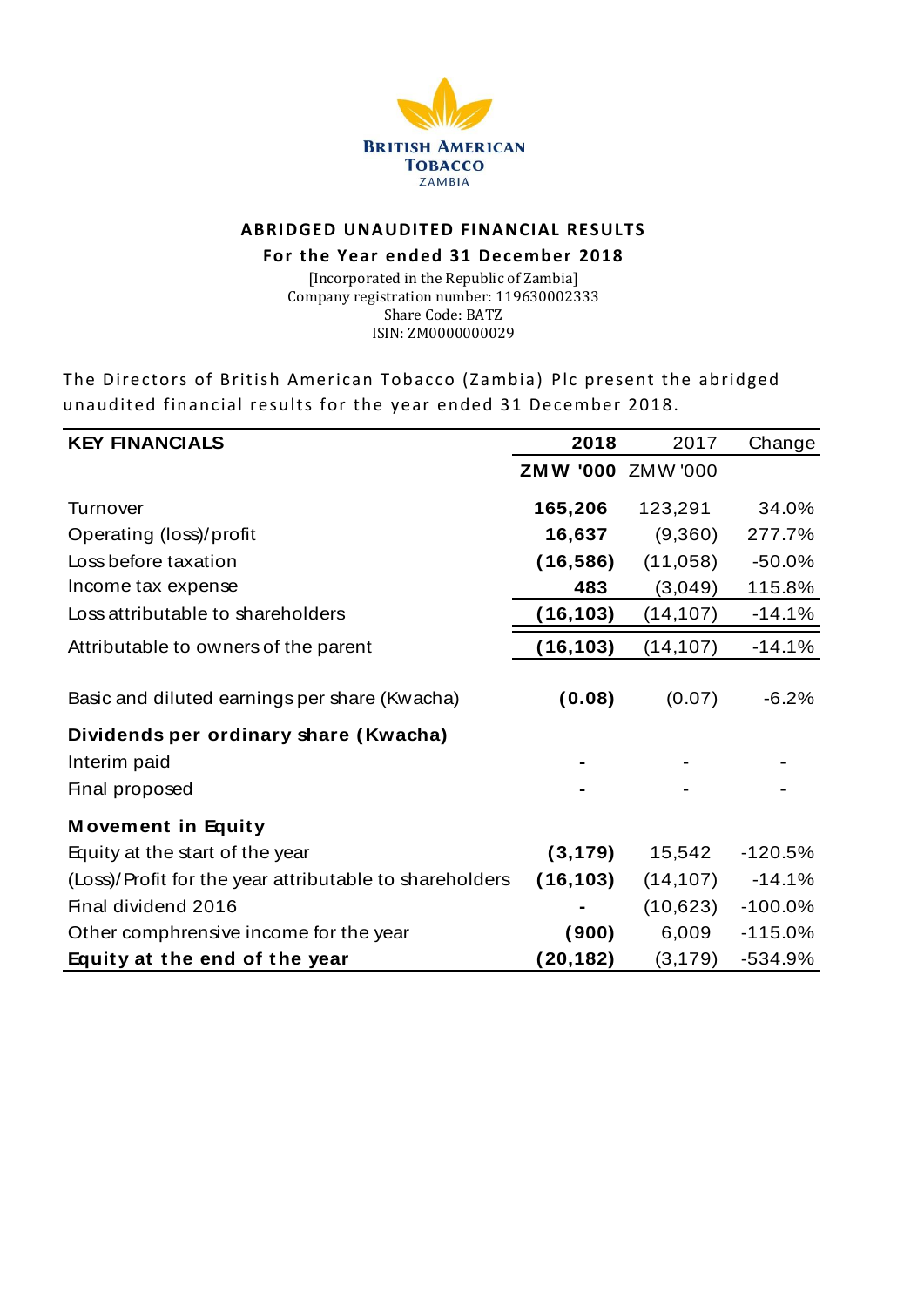#### **Chairman's Report**

## **Year in Review**

On behalf of the Board of Directors, it gives me great pleasure to present the abridged unaudited financial results for British American Tobacco Zambia Plc ("BAT Zambia") for the year ended 31st December 2018. BAT Zambia continues to deepen its footprint in Zambia through renewed investments such as the state-of-the-art machinery in the Lusaka South Multi-facility Economic Zone (LS-MFEZ) valued at \$25million. Further, it remains committed to continuously achieving on its unarguably wellknown operational excellence whilst simultaneously delivering shareholder value in an increasingly competitive and dynamic business environment. BAT Zambia's ambition is to be the best at satisfying consumer moments in tobacco and beyond. This can, has, and will be made possible through the dedication, commitment, and hard work of BAT Zambia employees and strengthened engagement with various stakeholders.

We are excited to report that our newly constructed cigarette manufacturing plant is contributing positively to employment creation, wealth creation, and skills development in Zambia, and is expected to be formally commissioned this year (2019). Further, we recognize our responsibility to the development of our society and are pleased to report that in 2018, BAT Zambia registered a 100% growth in direct employment, of which all the employees are Zambian. Our people and their well-being are at the core of BAT Zambia's success, and as such our company remains committed to creating quality employment and supporting human capital development in Zambia.

## **Economic Performance**

In 2018 the Zambian economy registered real GDP growth at an estimated 4.0% as compared to 4.1% in 2017. In line with the government's homegrown economic recovery program *"Zambia Plus",* Zambia's growth was projected to strengthen to above 4% over the medium-term anchored in renewed government commitment to the dismantling of arrears and improvements in monetary conditions. Higher copper prices<sup>1</sup> in 2018 as compared to previous years eased external pressures, leading to a stable kwacha, which, together with a bumper harvest despite lower rainfall, and growth in construction<sup>2</sup> sector helped contain inflation within the target of 6-8%. These developments resulted in the further easing of monetary policy for a total policy rate cut of 575 basis points by the close of 2018. Going forward, macroeconomic stability is expected to bolster the recovery of the financial sector and unlock consumption and investment lending, leading to a more positive outlook for Zambia. Marcoeconomic fundamentals impact directly on our consumers and the choices they make. As such the projected growth aligns perfectly with our investment in Zambia.

#### **Regulatory Environment**

The regulatory environment in 2018 did pose some challenges for the business. Specifically, changes to the Customs and Excise Act 2018 threatened the viability of our new state-of-the-art manufacturing plant. The uncertainties created by the changes were addressed and it must be noted that the achievements recorded thus far would not have been possible without appropriate legislative amendments. We support policy measures that maintain stable excise regimes, and exempt critical raw materials used in the manufacture of local cigarettes from excise duty as they are key to securing the growth of local manufacturers in addition to supporting efforts to curb illicit trade.

#### **Illicit Trade**

 $\overline{a}$ 

Illicit trade in cigarettes remains a challenge for the business as it harms established brands and undermines the regulatory frameworks governing legitimate tobacco industry players. We are encouraged by the introduction of a focused team to counter illicit trade by the Zambia Revenue Authority (ZRA). We believe this should go a long way in ensuring the problem is brought under control. The sale of illicit cigarettes - which are constituted mainly of smuggled illicit cigarettes from

<sup>1</sup> Copper production continued to increase by an estimated 4%–4.5% in 2018(AfDB, 2019)

<sup>2</sup> Investments in public infrastructure projects, commercial buildings and residential housing, towing cement production, increased by an estimated 10% in 2018 (AfDB, 2019).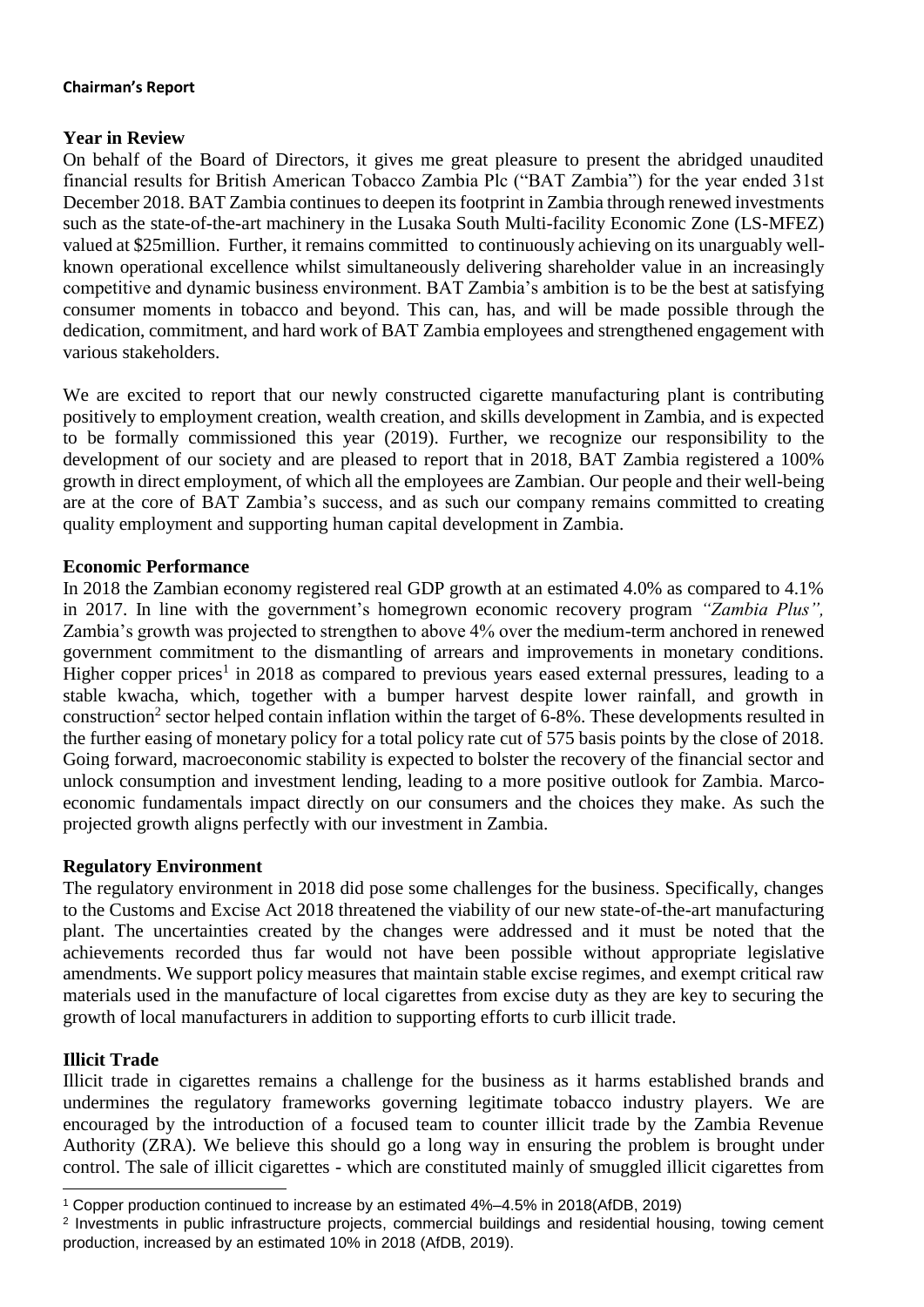across borders - is estimated to have taken over 30% of the market, representing estimated revenue losses to the Zambian government of over ZMW200million annually. This is amongst the highest incidences in Southern Africa. This is further exacerbated by changes in the excise regime which expose legitimate manufacturers to unfair competition through the creation of an unlevel playing field. Consistency and predictability in the excise regime and enhanced enforcement by law enforcement agencies remain key to addressing the scourge of illicit trade and supporting the growth of the industry. There is also a need to strengthen enforcement to ensure all legal players pay the prescribed taxes. There is sufficient evidence that some players may not be paying the legislated excise and vat on Cigarettes and they must be brought to book. BAT Zambia fully supports the efforts of government and regulators in seeking to eliminate all forms of cigarette smuggling through constant raids and seizures of illicit tobacco products in the country. Additionally, we remain open to engaging directly with the local authorities on matters involving the illicit movement of tobacco product.

# **Financial Results**

The Company ("BAT Zambia") recorded an increase in turnover of 34% amounting to K165.2million during the period under review compared to the K123.3 million recorded in same period in 2017. The increase in turnover was largely driven by a general volume increase across the portfolio of over 67%. The increase in volumes sold was on the backdrop of the Company being able to compete favourably on price following the commencement of local production at the back end of 2017. The Company has in 2018 reaped the benefits of the first full year of local production thereby paying excise taxes at the rate of a local manufacturer. The investment in aggressive marketing and distribution initiatives embarked on during the year to regain lost market share also paid dividends in 2018 and added to the continuing positive trajectory of recovery on which the business has embarked on. Turnover in the financial results represents revenue, excluding excise duties.

An operating profit of K16.6 million was recorded compared to a loss of K9.3 million in 2017. This represents an increase of 278%. The increase in operating profit was driven by the increase in volumes and turnover as earlier highlighted. Coupled with that, the business engaged in smart cost management which enabled it to record savings while at the same time building efficiencies in vital areas of the business, especially in satisfying different stakeholder interests key among them our customers, employees, the government and regulators to mention but a few.

A loss before taxation of K16.6 million was record during the year 2018 and represents a 50% increase over the loss recorded in 2017 of K11.1 million. The loss before taxation was mainly due to high net finance costs driven by foreign exchange losses suffered on the US\$15 million loan that the Company contracted in 2017 for the construction of the new factory. The Company is committed to ensuring that this liability is liquidated in the short to medium term in order to arrest the erosion of shareholder value. To this effect, various interventions have been employed and more are still being explored to manage the foreign exchange risk that this necessary liability carries. The Directors and management are confident and optimistic that the impact of this risk will be mitigated and managed going forward as the business starts yet another exciting year of continued growth and recovery.

Negative cash generated from operations of K58.4 million was recorded during the year compared to a positive K47.3 million recorded in the prior year. This represents a reduction of about 223%.

#### **Dividends**

The Directors do not recommend the payment of a final dividend for the year ended 31 December 2018 in view of the financial results recorded as highlighted. Further, no interim dividend was declared or paid for the year ended 2018. The Directors recommend that the short-term focus for the business be on the liquidation of the Inter-company loan that was obtained to finance the factory construction and returning the business to sustainable profitability in the medium to long term. The Directors are confident that they will be able to recommend the payment of a reasonable dividend in the near future as the business takes back its industry leadership.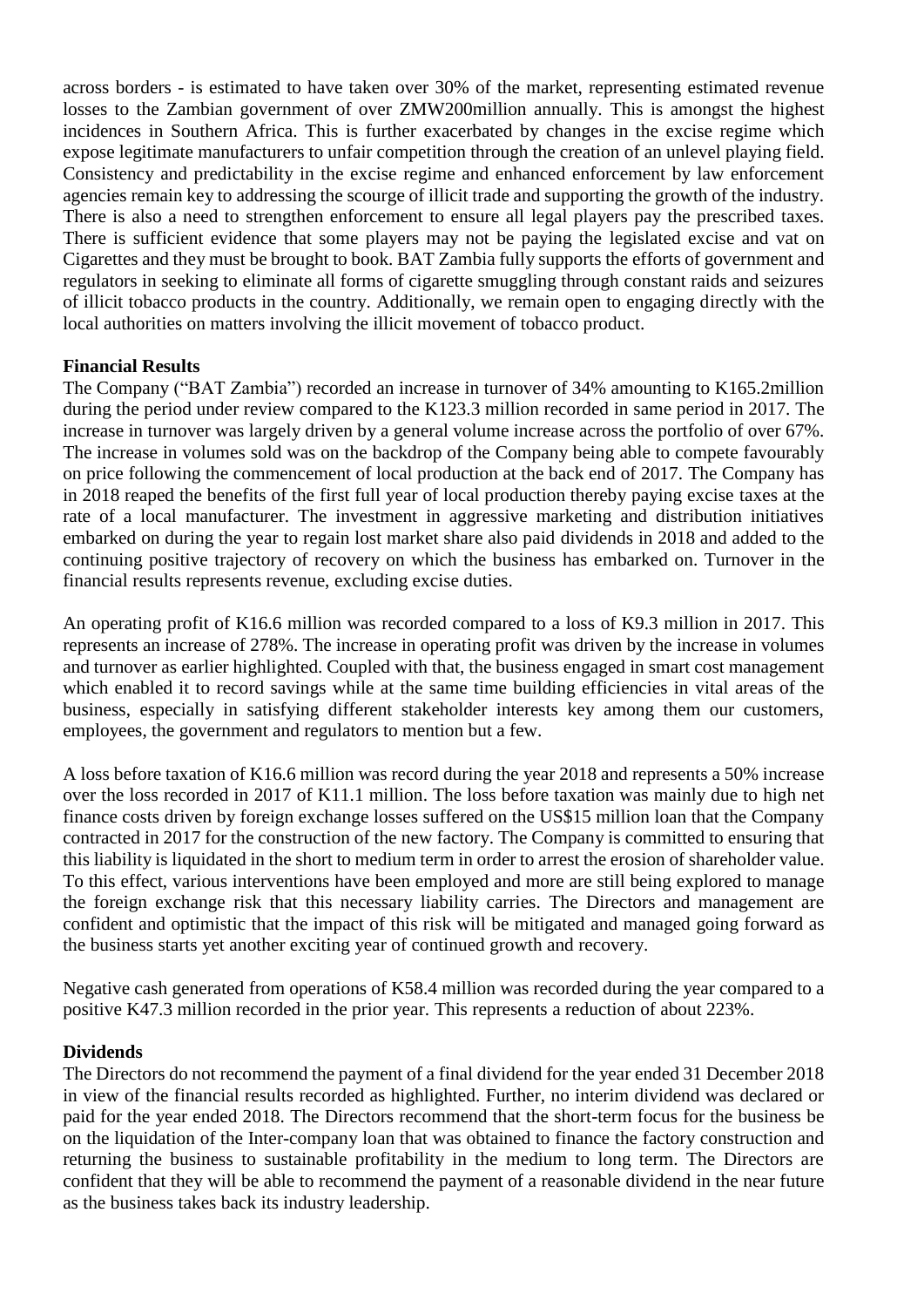## **Contributions to the Government Treasury**

The Company continues to be a key contributor to the Zambian Government treasury in various taxes key among them Excise, Corporate Tax, VAT, PAYE and Withholding Taxes. The Company re-affirms its commitment to ensuring that it remains compliant with all tax laws, regulations and various guidelines issued by the Zambian Revenue Authority from time to time in the administration of taxes. In this way, the Company continues to support the Government's development agenda as outlined in the Seventh National Development Plan.

#### **Governance**

Good corporate governance is core to the BAT Group's sustainability and our commitment to creating shared value. In this regard, BAT Zambia is committed to operating to the highest standards of corporate conduct and transparency and is registered to the Lusaka Stock Exchange (LuSE) $3$  in addition to having in place robust internal systems to ensure compliance with existing regulations and laws and ensure that we are conducting our business with honesty, integrity and transparency.

#### **Outlook**

In view of the milestones BAT Zambia has achieved to date, the Company remains focused on further consolidating its performance and position in 2018 and beyond. We are committed to further stimulating business growth and maximizing shared value with all our stakeholders.

I take this opportunity to thank our shareholders for their support in 2018. Additionally, I am thankful to my fellow Board members for their continued guidance and commitment, as well as the management team for steering BAT Zambia to its current and future performance levels through a challenging period. Heartfelt gratitude is further expressed to our employees for their commitment to achieving BAT's vision and mission anchored in our strategic focus areas; growth; productivity; winning organization; and sustainability.

We stand resolute in our belief that our quality brands, unique strategies, and pool of diversely talented people will deliver on shareholder value in 2019 and beyond.

m

**Michael Mundashi Chairman 4 March 2018**

 $\overline{a}$ 

<sup>&</sup>lt;sup>3</sup> The exchange calls for accurate and complete disclosure of information to investors, to ensure that capital markets are driven by accurate and credible information.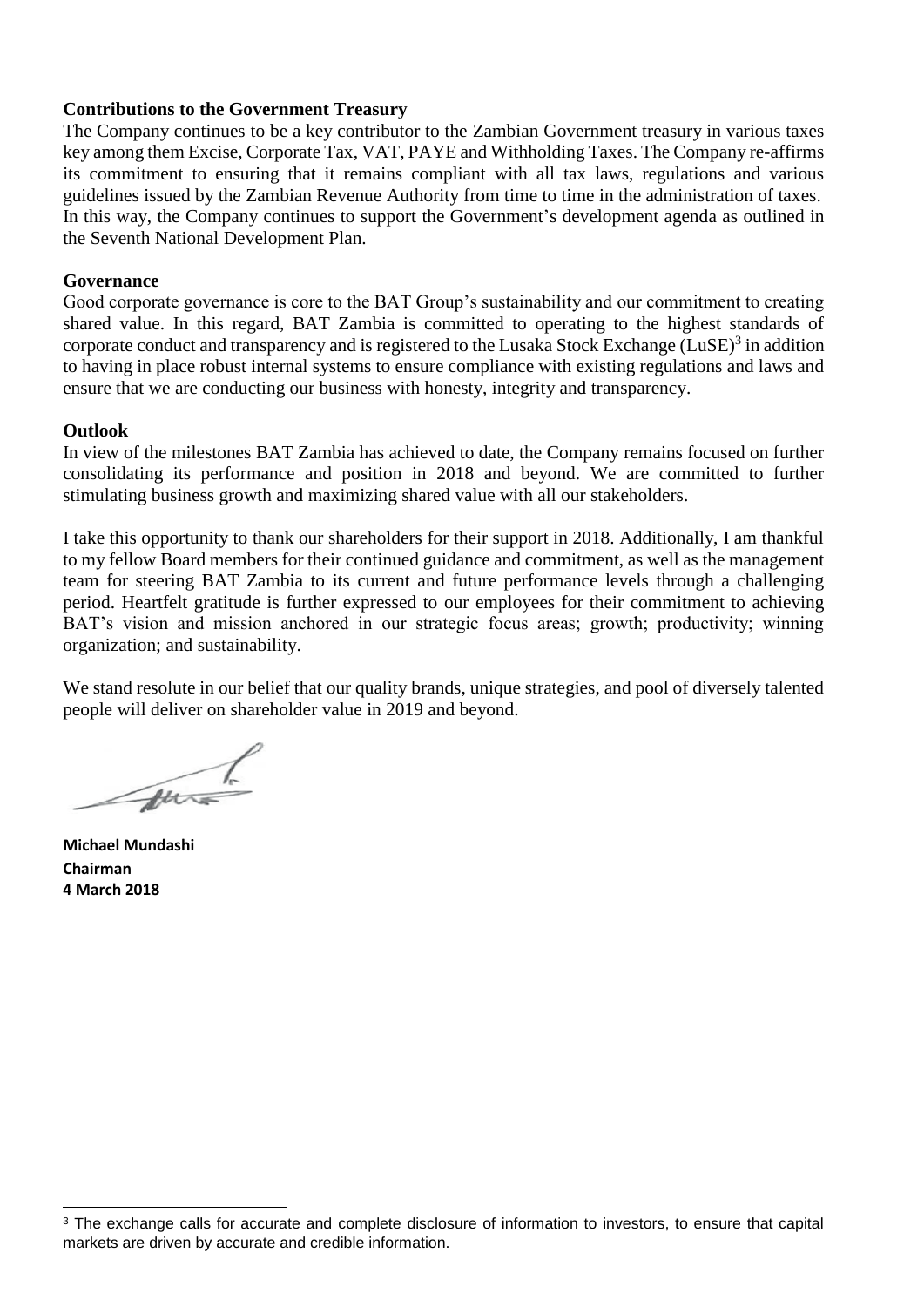

# **British American Tobacco (Zambia) Plc ABRIDGED UNAUDITED FINANCIAL RESULTS For the year ended 31 December 2018**

This report is published to comply with the Securities Act (Act No. 41 of 2016).

The unaudited results of the Company's operations for the year ended 31 December 2018 are as follows:

#### **Abridged Income Statement**

|                                   | <b>31 December</b> |                |          |
|-----------------------------------|--------------------|----------------|----------|
|                                   | 2018<br>K '000     | 2017<br>K '000 | Var<br>% |
| <b>Turnover</b>                   | 165,206            | 123,291        | 34.0%    |
| Operating (loss)/profit           | 16,637             | (9,360)        | 277.7%   |
| Loss before taxation              | (16, 586)          | (11,058)       | $-50.0%$ |
| <b>Taxation on profits</b>        | 483                | (3,049)        | 115.8%   |
| Loss after taxation               | (16, 103)          | (14, 107)      | $-14.1%$ |
| Loss attributable to shareholders | (16, 103)          | (14, 107)      | $-14.1%$ |
| Earnings per share (Kwacha)       | (0.08)             | (0.07)         | $-14.1%$ |
| Dividend per share (Kwacha)       |                    |                |          |

# **Abridged Balance Sheet**

|                                  | <b>As At 31 December</b> |            |  |
|----------------------------------|--------------------------|------------|--|
|                                  | 2018                     | 2017       |  |
|                                  | <b>K '000</b>            | '000<br>K. |  |
| Non-current assets               | 106,131                  | 61,551     |  |
| <b>Bank balances and cash</b>    | 27,469                   | 27,186     |  |
| <b>Other current assets</b>      | 107,718                  | 98,460     |  |
| <b>Total current assets</b>      | 135,187                  | 125,646    |  |
| <b>Total assets</b>              | 241,318                  | 187,197    |  |
| Non-current liabilities          | (178, 875)               | (6)        |  |
| <b>Current liabilities</b>       | (82, 625)                | (190, 370) |  |
| <b>Total net liabilities</b>     | (20, 182)                | (3, 179)   |  |
|                                  |                          |            |  |
| <b>Total shareholders' funds</b> | (20, 182)                | (3, 179)   |  |
| <b>Total capital employed</b>    | (20, 182)                | (3, 179)   |  |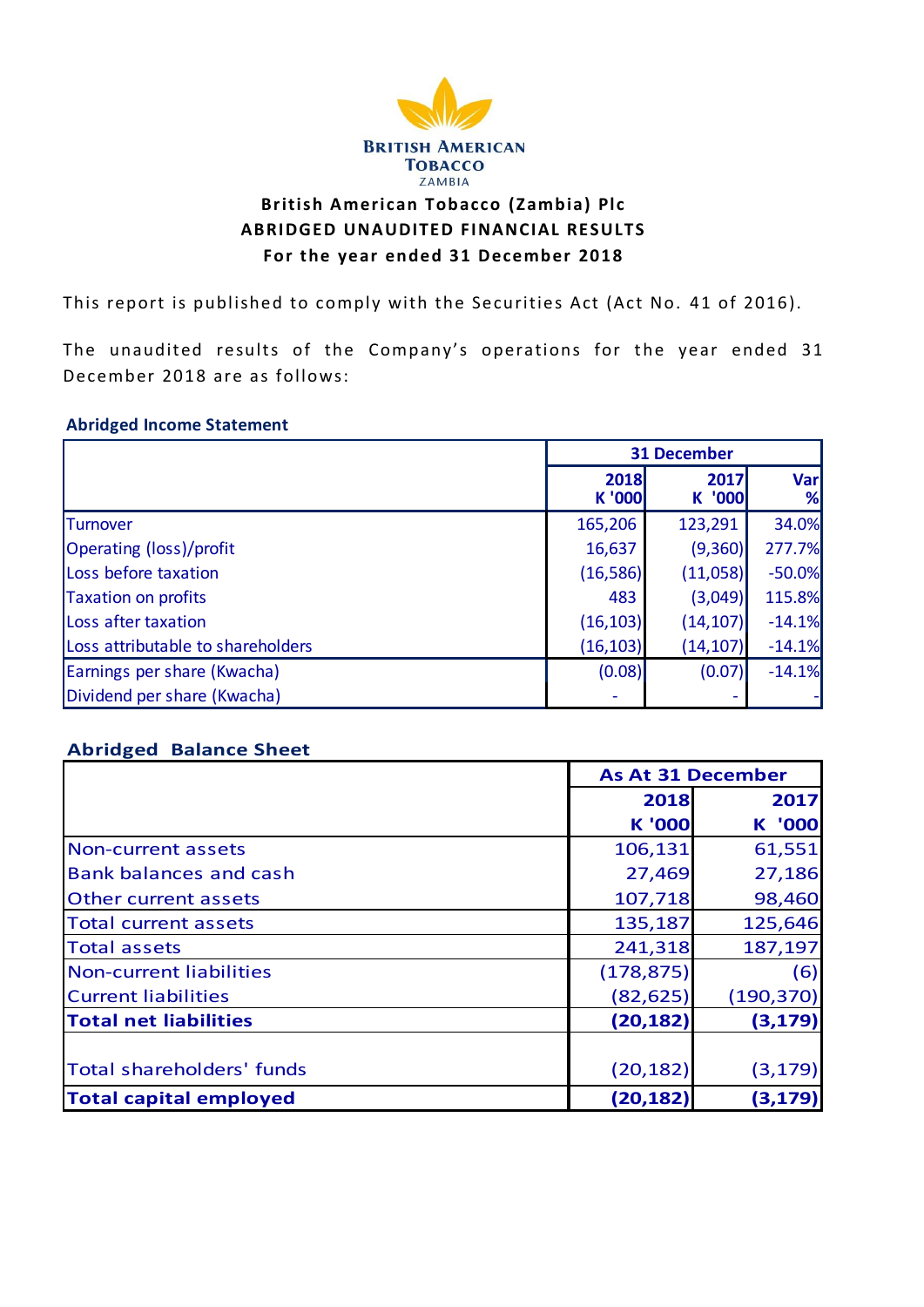# **Abridged Cash Flow Statement**

|                                                             |               | <b>31 December</b> |  |
|-------------------------------------------------------------|---------------|--------------------|--|
|                                                             | 2018          | 2017               |  |
|                                                             | <b>K</b> '000 | K '000             |  |
| <b>Operating activities</b>                                 |               |                    |  |
| Cash generated from/(untilised in) operations               | (58, 392)     | 47,287             |  |
| Interest received                                           | 3,210         | 952                |  |
| Interest paid                                               | (10, 177)     | (773)              |  |
| <b>Tax paid</b>                                             | 1,486         | (4, 218)           |  |
| Net cash generated from /(utilised in) operating activities | (63, 873)     | 43,248             |  |
| <b>Investing activities</b>                                 |               |                    |  |
| Purchase of property, plant and equipment                   | (47, 543)     | (60, 547)          |  |
| Proceeds on sale of property, plant and equipment           | 415           | 158                |  |
| Net cash utilised in investing activities                   | (47, 128)     | (60, 389)          |  |
| <b>Cash flows from financing activities</b>                 |               |                    |  |
| Unclaimed dividend paid for previous years                  | 300           | (2,651)            |  |
| Final 2015 dividend paid for major shareholder              | (15, 759)     | (2,527)            |  |
| Proceeds from loans and borrowings                          | 163,416       |                    |  |
| Repayment of loans and borrowings                           | (10, 247)     |                    |  |
| Net cash inflows/(out flows) from financing activities      | 137,710       | (5, 178)           |  |
|                                                             |               |                    |  |
| Net increase/(decrease) in cash and cash equivalents        | 26,709        | (22, 319)          |  |
| Differences on Exchange                                     | 26,406        |                    |  |
| Cash and cash equivalents at beginning of year              | (25, 646)     | (3, 327)           |  |
| Cash and cash equivalenents at end of period                | 27,469        | (25, 646)          |  |

**By Order of the Board**

**Valentine Chola Kabonga Company Secretary 4 March 2019**